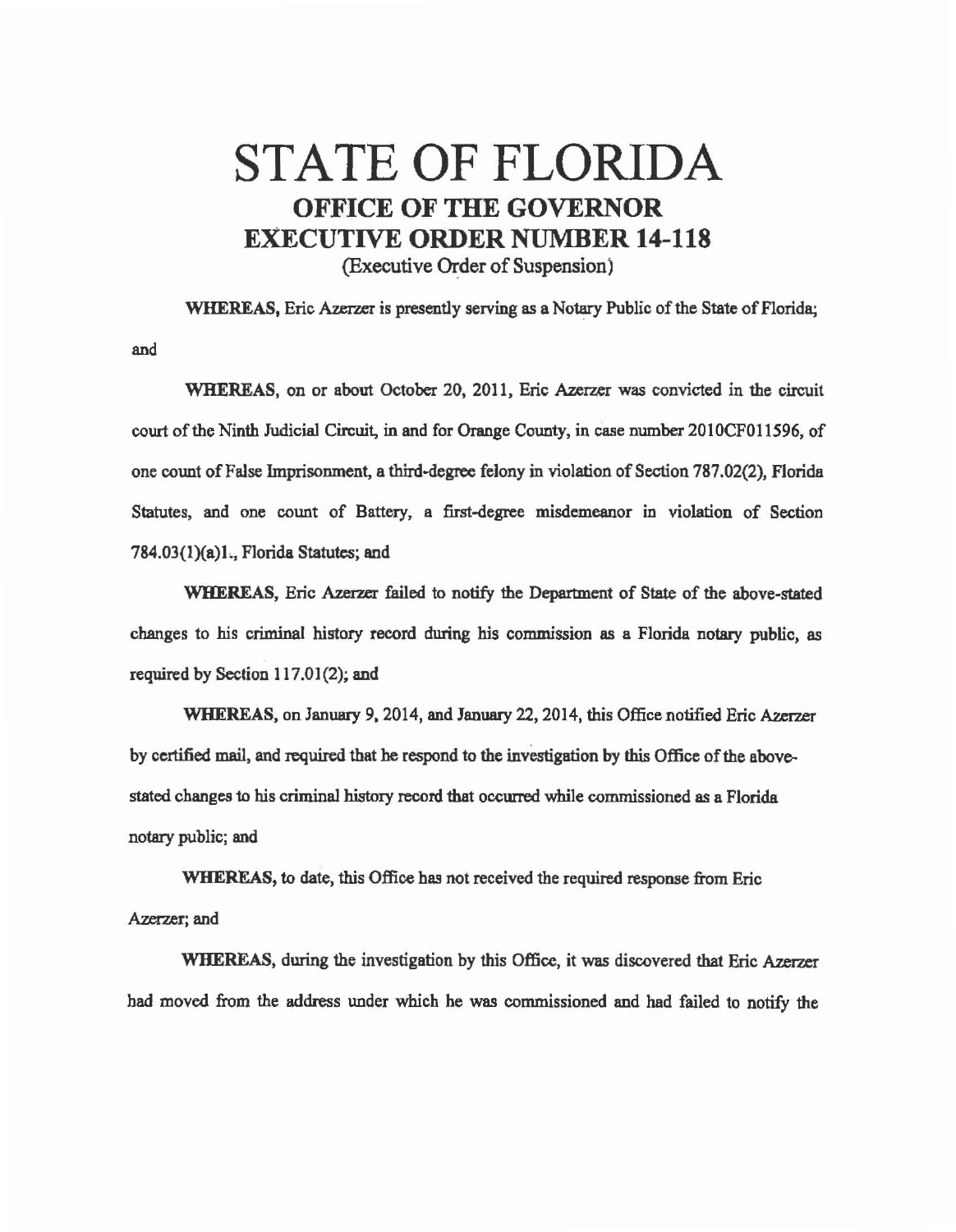Department of State of his change of address within 60 days, as required by Section 117.01(2), Florida Statutes; and

WHEREAS, the Governor is authorized by Article IV, Section 7 of the Florida Constitution to suspend from office by executive order an appointed public official for the commission of a felony; and

WHEREAS, it is in the best interests of the citizens of the State of Florida that Eric Azerzer be immediately suspended from the public office, which he now holds, upon the grounds set forth in this Executive Order;

NOW, THEREFORE, I, RICK SCOTT, Governor of Florida, pursuant to Article IV, Section 7 of the Florida Constitution and Section 117.01(4), Florida Statutes, find and state as follows:

- A. Eric A2azer is a duly appointed Notary Public of the State of Florida, pursuant to Section 117.01, Florida Statutes.
- B. Eric Azerzer is commissioned as a Florida notary public from May 11, 2010, through May 10, 2014.
- C. Eric Azerzer failed to notify the Department of State of the changes to his criminal history record following his convictions in Orange County in 2011, as required by Section 117.01(2), Florida Statutes.
- D. Eric Azerzer was convicted of a felony in Orange County in 2011, while commissioned as a Florida notary public.
- E. Eric Azerzer failed to notify the Department of State within 60 days of his change of address, in violation of Section 117.01(2), Florida Statutes.